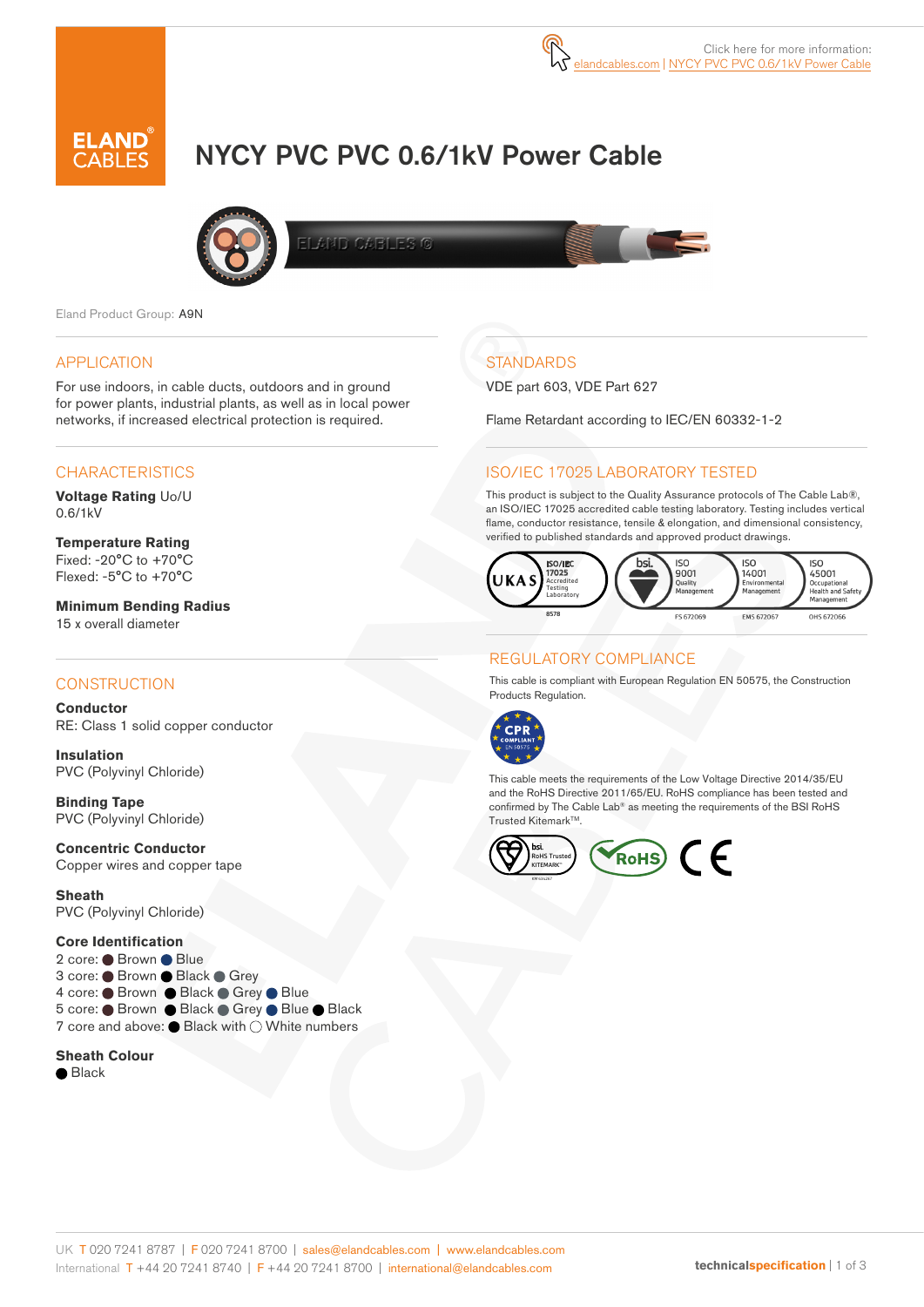# DIMENSIONS

| ELAND PART NO. | NO. OF<br>CORES  | NOMINAL CROSS<br>SECTIONAL AREA<br>mm <sup>2</sup> | CONDUCTOR<br><b>TYPE</b> | NOMINAL OVERALL<br><b>DIAMETER</b><br>mm | NOMINAL<br><b>WEIGHT</b><br>kg/km |
|----------------|------------------|----------------------------------------------------|--------------------------|------------------------------------------|-----------------------------------|
| A9NYCY0110     | $\mathbf{1}$     | 10/10                                              | <b>RE</b>                | 11                                       | 280                               |
| A9NYCY0116     | $\mathbf{1}$     | 16/16                                              | <b>RE</b>                | 12                                       | 440                               |
| A9NYCY02015    | $\mathbf{2}$     | 1.5/1.5                                            | <b>RE</b>                | 13                                       | 200                               |
| A9NYCY02025    | $\sqrt{2}$       | 2.5/2.5                                            | $\mathsf{RE}$            | 13.6                                     | 260                               |
| A9NYCY02040    | $\mathbf{2}$     | 4/4                                                | <b>RE</b>                | 15.5                                     | 360                               |
| A9NYCY02060    | $\mathbf{2}$     | 6/6                                                | <b>RE</b>                | 17                                       | 435                               |
| A9NYCY0210     | $\mathbf{2}$     | 10/10                                              | <b>RE</b>                | 18.5                                     | 520                               |
| A9NYCY0216     | $\sqrt{2}$       | 16/16                                              | $\mathsf{RE}$            | 20.5                                     | 720                               |
| A9NYCY03015    | 3                | 1.5/1.5                                            | <b>RE</b>                | 13.2                                     | 220                               |
| A9NYCY03025    | 3                | 2.5/2.5                                            | $\mathsf{RE}$            | 14.2                                     | 280                               |
| A9NYCY03040    | 3                | 4/4                                                | <b>RE</b>                | 16.3                                     | 390                               |
| A9NYCY03060    | 3                | 6/6                                                | RE                       | 17.3                                     | 500                               |
| A9NYCY0310     | 3                | 10/10                                              | <b>RE</b>                | 20                                       | 680                               |
| A9NYCY0316     | 3                | 16/16                                              | <b>RE</b>                | 23                                       | 1010                              |
| A9NYCY04015    | 4                | 1.5/1.5                                            | $\mathsf{RE}$            | 14.2                                     | 250                               |
| A9NYCY04025    | $\overline{4}$   | 2.5/2.5                                            | RE                       | 15.3                                     | 340                               |
| A9NYCY04040    | 4                | 4/4                                                | $\mathsf{RE}$            | 17.3                                     | 460                               |
| A9NYCY04060    | $\overline{4}$   | 6/6                                                | RE                       | 18.5                                     | 580                               |
| A9NYCY0410     | $\overline{4}$   | 10/10                                              | $\mathsf{RE}$            | 21                                       | 765                               |
| A9NYCY0416     | $\overline{4}$   | 16/16                                              | <b>RE</b>                | 23                                       | 1060                              |
| A9NYCY05015    | 5                | 1.5/1.5                                            | <b>RE</b>                | 15                                       | 330                               |
| A9NYCY05025    | 5                | 2.5/2.5                                            | <b>RE</b>                | 16                                       | 400                               |
| A9NYCY05040    | 5                | 4/4                                                | <b>RE</b>                | 19                                       | 550                               |
| A9NYCY05060    | 5                | 6/6                                                | RE                       | 21                                       | 700                               |
| A9NYCY0510     | 5                | 10/10                                              | <b>RE</b>                | 23                                       | 1000                              |
| A9NYCY07015    | 7                | 1.5/1.5                                            | RE                       | 15                                       | 320                               |
| A9NYCY07015/25 | $7\phantom{.}$   | 1.5/2.5                                            | <b>RE</b>                | 15.3                                     | 350                               |
| A9NYCY07025    | 7                | 2.5/2.5                                            | $\mathsf{RE}$            | 17.5                                     | 450                               |
| A9NYCY07040    | $\sqrt{7}$       | 4/4                                                | <b>RE</b>                | 20                                       | 600                               |
| A9NYCY07060    | $\boldsymbol{7}$ | 6/6                                                | RE                       | 22.5                                     | 790                               |
| A9NYCY08015    | 8                | 1.5/1.5                                            | <b>RE</b>                | 18.4                                     | 410                               |
| A9NYCY08015/25 | 8                | 1.5/2.5                                            | <b>RE</b>                | 17                                       | 400                               |
| A9NYCY08025    | 8                | 2.5/2.5                                            | <b>RE</b>                | 18                                       | 510                               |
| A9NYCY10015/25 | 10               | 1.5/2.5                                            | RE                       | 18.4                                     | 410                               |
| A9NYCY10025/40 | 10               | 2.5/4                                              | <b>RE</b>                | 20.5                                     | 600                               |
| A9NYCY12015/25 | 12               | 1.5/2.5                                            | RE                       | 19.4                                     | 470                               |
| A9NYCY12025/40 | 12               | 2.5/4                                              | <b>RE</b>                | 20.5                                     | 660                               |
| A9NYCY14015/25 | 14               | 1.5/2.5                                            | RE                       | 20.5                                     | 520                               |
| A9NYCY14025/40 | 14               | 2.5/4                                              | <b>RE</b>                | 21.5                                     | 760                               |
| A9NYCY14025/60 | 14               | 2.5/6                                              | RE                       | 22.5                                     | 800                               |
| A9NYCY16015/40 | 16               | 1.5/4                                              | <b>RE</b>                | 20                                       | 620                               |
| A9NYCY16025/60 | 16               | 2.5/6                                              | RE                       | 22.5                                     | 800                               |
| A9NYCY19015/40 | 19               | 1.5/4                                              | RE                       | 22.5                                     | 660                               |
| A9NYCY19025/60 | 19               | 2.5/6                                              | RE                       | 23.5                                     | 950                               |
| A9NYCY21015/60 | 21               | 1.5/6                                              | $\mathsf{RE}$            | 23                                       | 790                               |
| A9NYCY21025/10 | 21               | 2.5/10                                             | RE                       | 26                                       | 1100                              |